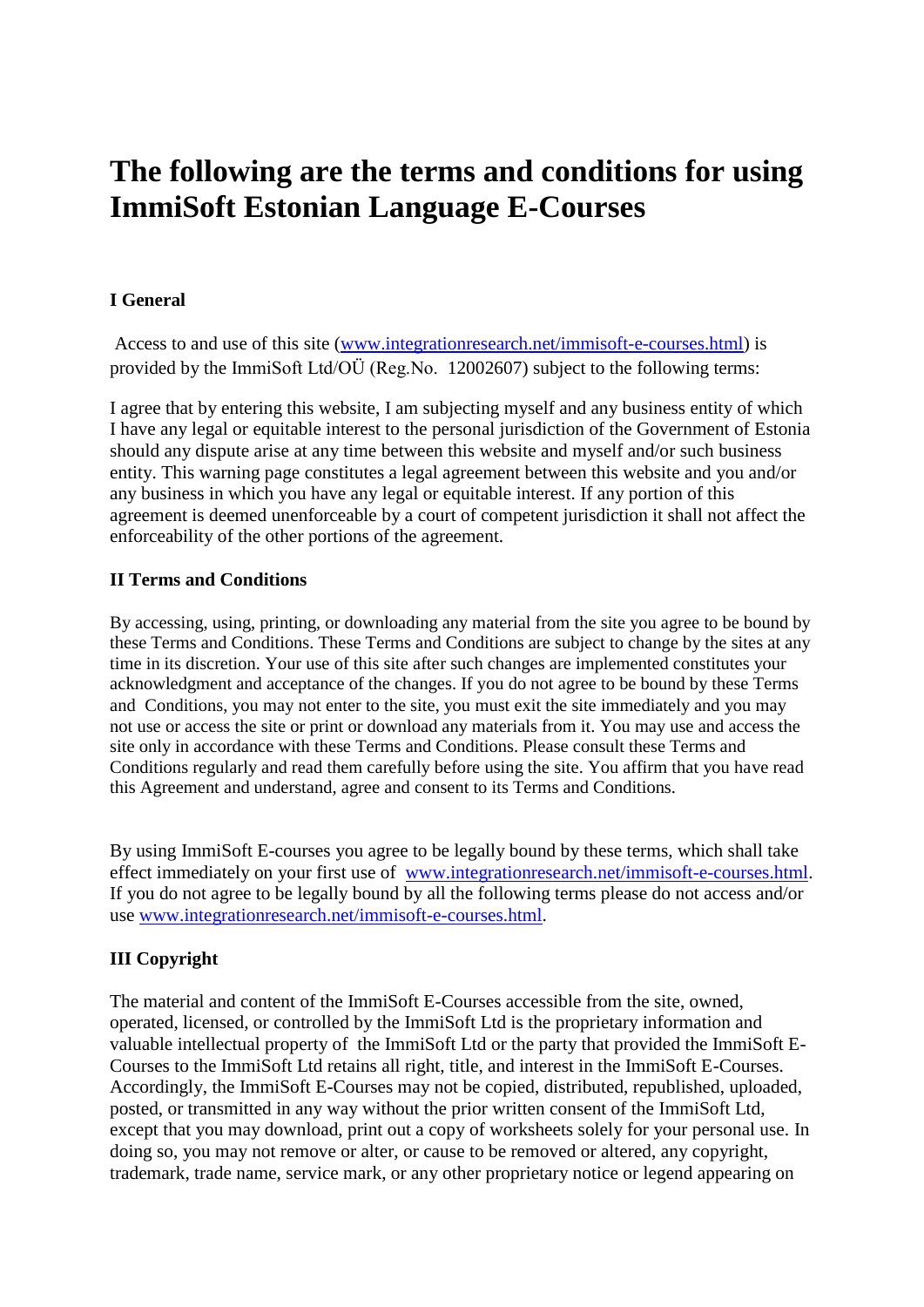any of the material and content of the ImmiSoft E-Courses. Modification or use of the material and content of the ImmiSoft E-Courses except as expressly provided in these Terms and Conditions violates The ImmiSoft Ltd intellectual property rights. Neither title nor intellectual property rights are transferred to you by access to the Site. All content included on the Site, such as text, graphics, photographs, video and audio clips, music, soundtracks, button icons, streaming data, animation, images, downloadable material, data compilations and software is the property of the ImmiSoft Ltd or its content suppliers and is protected by Estonian and international copyright laws. The compilation of all content on each Site is the exclusive property of the ImmiSoft Ltd or its content suppliers and protected by Estonian and international copyright laws, as well as other laws and regulations.

#### **IV Access and Restrictions on use of the content and materials of the ImmiSoft e-course on the website.**

Immediately after purchasing ImmiSoft e-courses via PayPal you receive access to the corresponding website. In addition you receive a welcoming e-mail with the link to the corresponding website. In the case you receive an Invoice and pay directly to the ImmiSoft bank account No. 0220120648015 in SEB Pank, SWIFT code (BIC): EEUHEE2X, you receive the link to the website by e-mail after we have received your payment.

ImmiSoft Ltd guarantees your access to this website during four months from the date of the purchase under following conditions:

You may use material and content of the ImmiSoft E-Courses for purposes expressly permitted by the ImmiSoft Ltd. You may not use the material and content of the ImmiSoft E-Courses or the site for any other purpose, including any commercial purpose, without the ImmiSoft Ltd express prior written consent. Without the express prior written authorization of the ImmiSoft Ltd , you may not (a) duplicate the site or any of the material contained therein; (b) create derivative works based on the site or any of the material contained therein; (c) use the site or any of the Material contained therein for any commercial purpose, or for any public display, public performance, sale or rental; (d) distribute the site or any of the material contained therein; (e) remove any copyright or other proprietary notices from the site or any of the material contained therein; (f) frame or utilize any framing techniques in connection with the Site or any of the material contained therein; (g) use any meta-tags or any other "hidden text" using The Dylan Way' name or marks; (h) "deep-link" to any page of any of the site (including the homepage); (i) circumvent any encryption or other security tools used anywhere on the site (including the theft of user names and passwords or using another person's user name and password in order to gain access to a restricted area of any of the Site); (i) use any data mining, robots or similar data gathering and extraction tools on the site; (k) decompile, reverse engineer, modify or disassemble any of the software aspect of the material except and only to the extent permitted by applicable law; (l) sell, rent, lease, license, sublicense, transfer, distribute, re-transmit, time-share, use as a service bureau or otherwise assign to any third party the material or any of your rights to access and use the material as granted by ImmiSoft Ltd; or (m) bookmark any page of any site beyond the membership login screen. You agree to cooperate with the ImmiSoft Ltd in causing any unauthorized use to cease immediately. At any time, if the site provides service enabling users to share information or communicate with other users, you hereby agree not to publish, disseminate or submit any defamatory, offensive or illegal material while using the site or other services included on the Site. You are solely responsible for submitting any material that violates any Estonian or International laws even if a claim arises after your service is terminated, and, by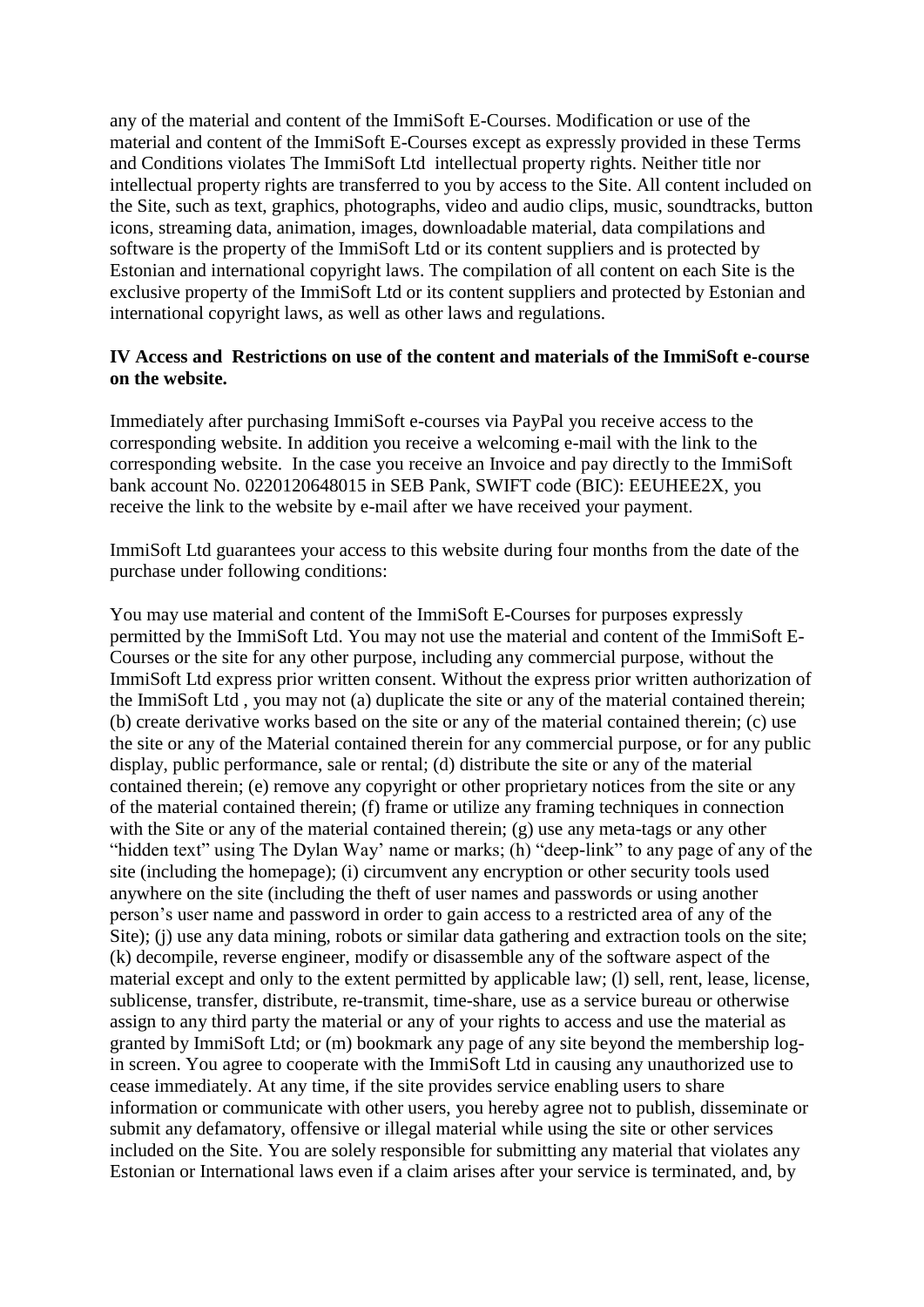doing so, your actions shall constitute a material breach of this Agreement and the site shall terminate all your rights under this Agreement. If users are allowed to share information and communicate with other users, you agree that all material you submit will be accessible to other users and will not be secure or private. You hereby agree that you have been noticed that all communications submitted to the Site can be accessed by agents, operators, and other users, regardless if they are the intended recipients of the messages.

#### **V. Disclaimer of Warranty**

**YOU EXPRESSLY AGREE THAT USE OF THE SITE OR ANY OF THE MATERIAL CONTAINED THEREIN IS AT YOUR OWN AND SOLE RISK. THE SITE AND ALL MATERIAL CONTAINED THEREIN ARE PROVIDED "AS IS" WITHOUT WARRANTY OF ANY KIND, EITHER EXPRESS OR IMPLIED, INCLUDING BUT NOT LIMITED TO, ANY IMPLIED WARRANTIES OF MERCHANTABILITY, FITNESS FOR A PARTICULAR PURPOSE, TITLE, OR NON-INFRINGEMENT. IMMISOFT MAKES NO REPRESENTATIONS OR WARRANTIES THAT THE SITE OR ANY MATERIAL CONTAINED THEREIN WILL BE UNINTERRUPTED, TIMELY, SECURE, OR ERROR FREE; NOR DOES IMMISOFT MAKE ANY REPRESENTATIONS OR WARRANTIES AS TO THE QUALITY, SUITABILITY, TRUTH, ACCURACY OR COMPLETENESS OF THE SITE OR ANY OF THE MATERIAL CONTAINED THEREIN. YOU ALSO UNDERSTAND AND AGREE THAT ANY MATERIAL AND/OR DATA DOWNLOADED OR OTHERWISE OBTAINED THROUGH THE USE OF THE SITE OR ANY OF THE MATERIAL CONTAINED THEREIN IS DONE AT YOUR OWN DISCRETION AND RISK AND THAT YOU WILL BE SOLELY RESPONSIBLE FOR ANY DAMAGE TO YOUR COMPUTER SYSTEM OR LOSS OF DATA THAT RESULTS FROM THE DOWNLOAD OF SUCH MATERIAL AND/OR DATA. YOU UNDERSTAND THAT IMMISOFT CANNOT AND DOES NOT GUARANTEE OR WARRANT THAT FILES AVAILABLE FOR DOWNLOADING FROM THE INTERNET WILL BE FREE OF VIRUSES, WORMS, TROJAN HORSES OR OTHER CODE THAT MAY MANIFEST CONTAMINATING OR DESTRUCTIVE PROPERTIES. EOC DOES NOT ASSUME ANY RESPONSIBILITY OR RISK FOR YOUR USE OF THE INTERNET. IMMISOFT MAKES NO WARRANTY REGARDING ANY GOODS OR SERVICES PURCHASED OR OBTAINED THROUGH THE SITE OR ANY TRANSACTION ENTERED INTO THROUGH THE SITE AND IS NOT RESPONSIBLE FOR ANY USE OF CONFIDENTIAL OR PRIVATE INFORMATION BY SELLERS OR THIRD PARTIES. SOME JURISDICTIONS DO NOT ALLOW THE EXCLUSION OF CERTAIN WARRANTIES, SO SOME OF THE ABOVE EXCLUSIONS MAY NOT APPLY TO YOU.**

#### **VI. Indemnity**

You agree to defend, indemnify, and hold harmless ImmiSoft, its officers, directors, shareholders, employees, independent contractors and agents, from and against any and all claims, actions, liabilities, costs, or demands, including without limitation legal and accounting fees, for all damages directly, indirectly, and/or consequentially resulting or allegedly resulting from your, or you under another person's authority including without limitation to use, misuse, or inability to use the Site or any of the Material contained therein, or your breach of any of these Terms and Conditions. ImmiSoft shall promptly notify you by electronic mail of any such claim or suit, and cooperate fully (at your expense) in the defense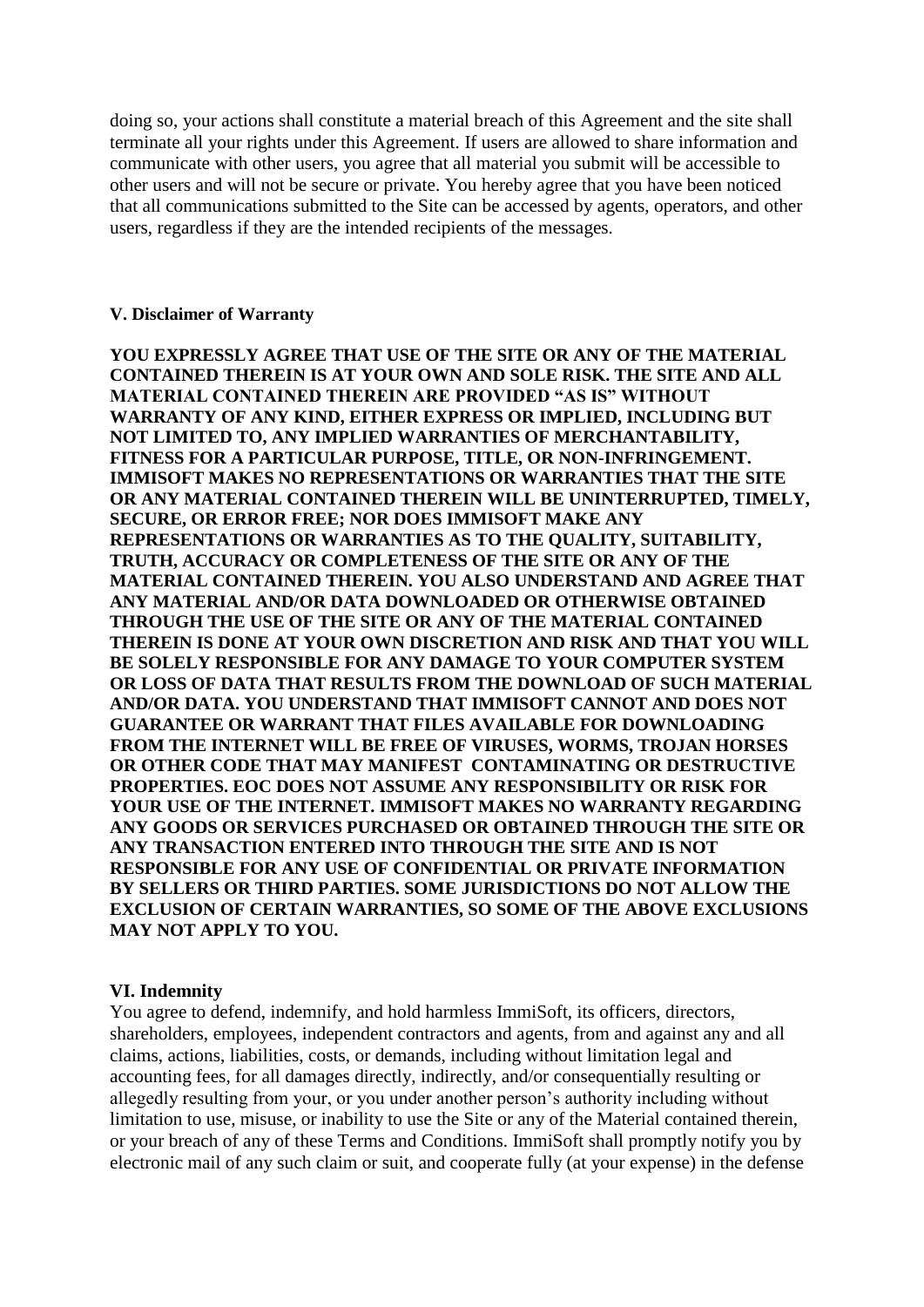of such claim or suit. ImmiSoft may participate in the defense of such claim or defense at its own expense, and choose its own legal counsel, but is not obligated to do so.

## **VII. Links**

Some web site which is linked to the Site are owned and operated by third parties. Because ImmiSoft has no control over such site and resources, you acknowledge and agree that ImmiSoft is not responsible for the availability of such external site or resources, and does not screen or endorse them, and is not responsible or liable for any content, advertising, services, products, or other material on or available from such site or resources. You further acknowledge and agree that ImmiSoft shall not be responsible or liable, directly or indirectly, for any damage or loss caused or alleged to be caused by or in connection with use of or reliance on any such third-party content, goods or services available on or through any such site or resource. If you decide to access any such third party site, you do so entirely at your own risk and subject to any terms and conditions and privacy policies posted therein.

#### **VIII. Force Majeure**

ImmiSoft shall not be responsible for any failure to perform due to unforeseen circumstances or to causes beyond our reasonable control, including but not limited to: acts of God, such as fire, flood, earthquakes, hurricanes, tropical storms or other natural disasters; war, riot, arson, embargoes, acts of civil or military authority, or terrorism; fiber cuts; strikes, or shortages in transportation, facilities, fuel, energy, labor or material; failure of the telecommunications or information services infrastructure; hacking, SPAM, or any failure of a computer, server or software, including Y2K errors or omissions, for so long as such event continues to delay ImmiSoft' performance.

## **IX. General Provisions**

#### **A. Governing Law**

These Terms and Conditions and all matters arising out of or otherwise relating to these Terms and Conditions shall be governed by the laws of Estonia. The parties hereby submit to the personal jurisdiction of the state and federal courts of Estonia. Exclusive venue for any litigation or arbitration permitted under this Agreement shall be with the state and federal courts located in Estonia.

#### **B. Rights to Injunctive Relief**

Both parties acknowledge that remedies at law may be inadequate to provide an aggrieved party with full compensation in the event of the other party's breach, and that an aggrieved party shall therefore be entitled to seek injunctive relief in the event of any such breach, in addition to seeking all other remedies available at law or in equity.

#### **C. Binding Arbitration**

If there is a dispute between the parties arising out of or otherwise relating to these Terms and Conditions, the parties shall meet and negotiate in good faith to attempt to resolve the dispute. Arbitral Claims shall include, but are not limited to, contract and tort claims of all kinds, and all claims based on any federal, state or local law, statute, or regulation, excepting only claims under applicable worker's compensation law and unemployment insurance claims. If the parties are unable to resolve the dispute through direct negotiations, then, except as otherwise provided herein, either party may submit the issue to binding arbitration in accordance with the then-existing Commercial Arbitration Rules of the American Arbitration Association. The arbitration shall be conducted in Estonia and conducted by a single arbitrator, knowledgeable in Internet and e-Commerce. The party bringing the action shall be responsible for paying all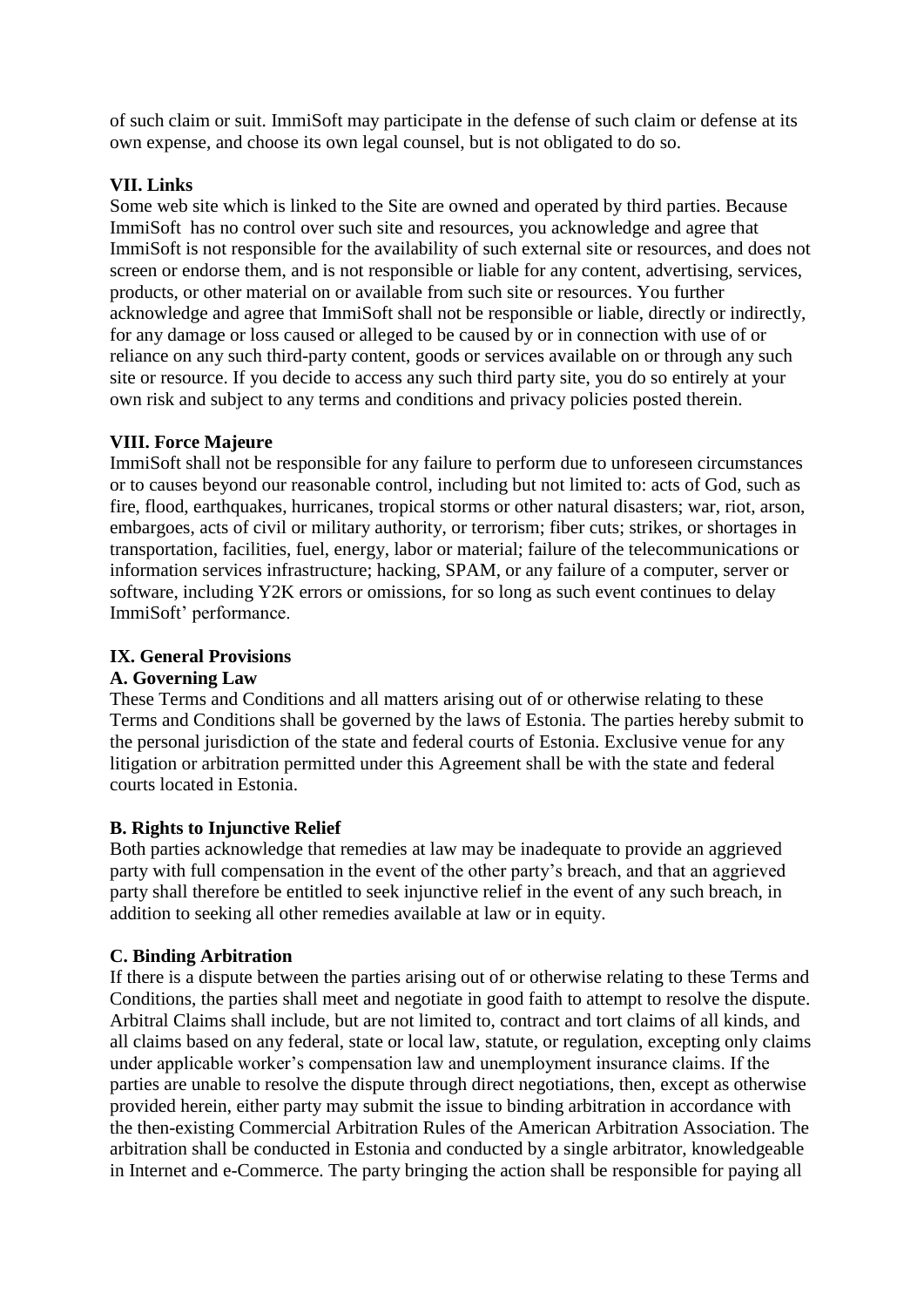costs for arbitration, including the arbitrator's fees. Each party shall bear its own attorneys' fees (except if the matter is for the collection of a debt owed in which case the prevailing party shall be awarded its attorneys fees, all arbitration costs and the arbitrator fees (if applicable), in addition to all other applicable remedies). The arbitrator shall have no authority to award any punitive or exemplary damages; certify a class action; add any parties; vary or ignore the provisions of these Terms and Conditions; and shall be bound by governing and applicable law. The arbitrator shall render a written opinion setting forth all material facts and the basis of his or her decision within thirty (30) days of the conclusion of the arbitration proceeding. This Section shall not apply to any breach (or any allegation which if true would constitute a breach) of any matter relating to intellectual property. THE PARTIES HEREBY WAIVE ANY RIGHTS THEY MAY HAVE TO TRIAL BY JURY IN REGARD TO ARBITRAL CLAIMS.

## **D. Assignment**

The rights and liabilities of the parties hereto will bind and inure to the benefit of their respective assignees, successors, executors, and administrators, as the case may be. Neither these Terms and Conditions nor any rights granted hereunder may be sold, leased, assigned or otherwise transferred, in whole or in part by you.

#### **E. Severability**

If for any reason a court of competent jurisdiction or an arbitrator finds any provision of these Terms and Conditions, or any portion thereof, to be unenforceable, that provision will be enforced to the maximum extent permissible and the remainder of these Terms and Conditions will continue in full force and effect.

#### **F. Attorney's Fees**

In the event of any litigation arising out of this agreement, the prevailing party shall be entitled to attorney's fees, including attorney's fees incurred on appeal.

#### **G. No Waiver**

No waiver of ImmiSoft shall be deemed a waiver of any subsequent default of the same provision of these Terms and Conditions. If any term, clause or provision hereof is held invalid or unenforceable by a court of competent jurisdiction, such invalidity shall not affect the validity or operation of any other term, clause or provision and such invalid term, clause or provision shall be deemed to be severed from these Terms and Conditions.

## **H. Headings**

All headings are solely for the convenience of reference and shall not affect the meaning, construction or effect of these Terms and Conditions.

#### **I. Complete Agreement**

These Terms and Conditions constitute the entire agreement between the parties with respect to your access and use of any of the Site and the Material contained therein, and your membership with any of the Site, and supersedes and replaces all prior or contemporaneous understandings or agreements, written or oral, regarding such subject matter (except, to the extent applicable, any Download Agreement or similar contract governing the parties' rights and responsibilities in connection with any specific Material downloadable from a Site). No amendment to or modification of these Terms and Conditions will be binding unless in writing and signed by a duly authorized representative of both parties.

#### **J. Modifications**

ImmiSoft reserves the right to change any of the provisions posted herein and you agree to review these Terms and Conditions each time you visit a Site. Your continued use of a Site following ImmiSoft's posting of any changes to these Terms and Conditions constitutes your acceptance to such changes. ImmiSoft does not and will not assume any obligation to provide you with notice of any change to these Terms and Conditions. Unless accepted by ImmiSoft in writing, these Terms and Conditions may not be amended by you.